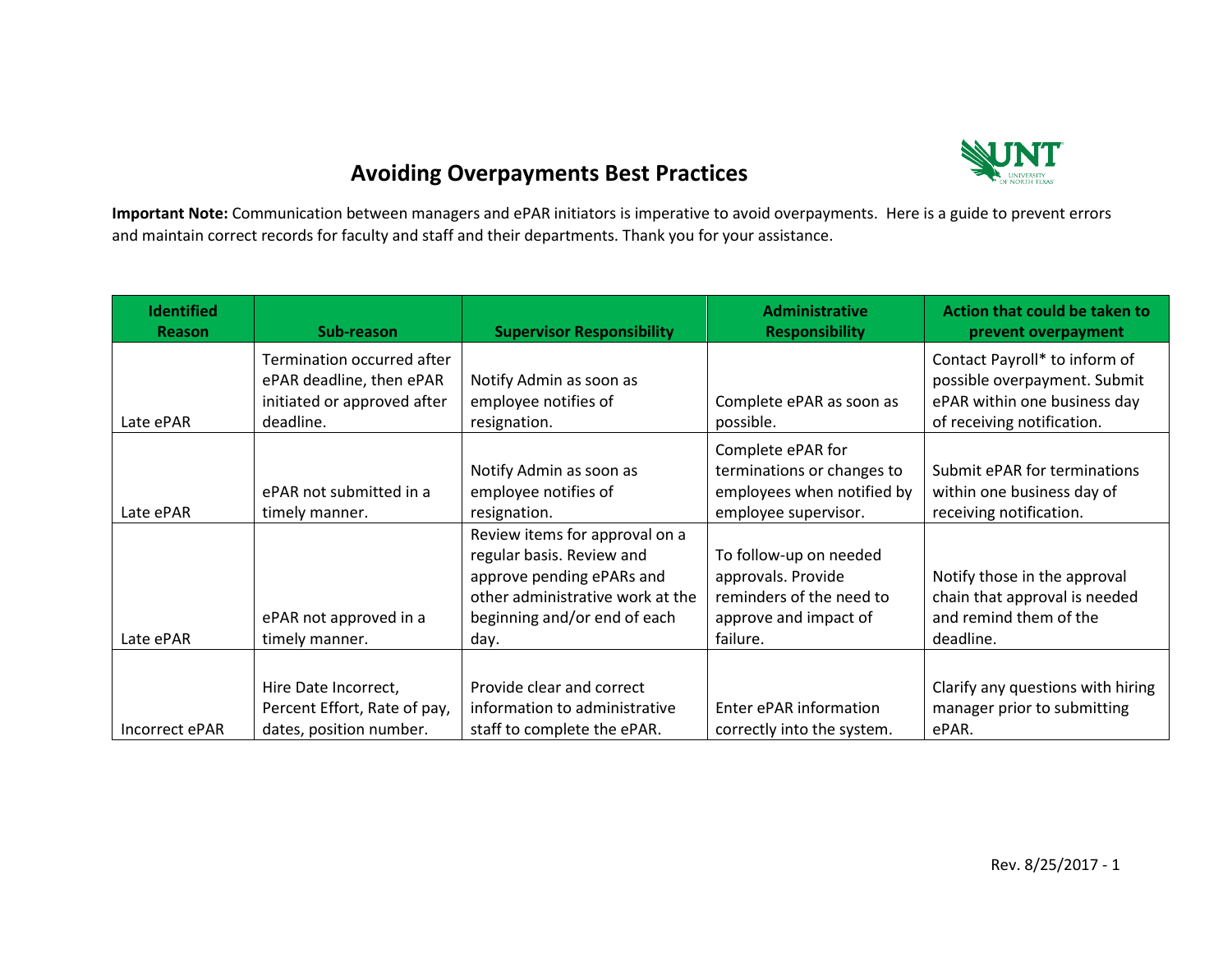| Other ePAR<br>errors               | Duplicate ePAR submitted.                             | Ask ePAR initiator if similar ePAR<br>has already been approved. Do<br>not blindly approve it.                                                                                          | Double check already<br>submitted ePARs and those<br>that are already complete<br>before submitting a new<br>ePAR. | Terminate the duplicate ePAR as<br>soon as recognized and inform<br>Payroll* of possible<br>overpayment.                                                                                                                                                                                      |
|------------------------------------|-------------------------------------------------------|-----------------------------------------------------------------------------------------------------------------------------------------------------------------------------------------|--------------------------------------------------------------------------------------------------------------------|-----------------------------------------------------------------------------------------------------------------------------------------------------------------------------------------------------------------------------------------------------------------------------------------------|
| <b>Identified</b><br><b>Reason</b> | Sub-reason                                            | <b>Supervisor Responsibility</b>                                                                                                                                                        | <b>Administrative</b><br><b>Responsibility</b>                                                                     | Action that could be taken to<br>prevent overpayment                                                                                                                                                                                                                                          |
| Other ePAR<br>errors               | Employee not put on leave<br>without pay (LWOP).      | To communicate any employees<br>that will be out of the office on<br>extended leave as soon as<br>aware.                                                                                | Complete the ePAR as soon<br>as informed.                                                                          | If put on LWOP after ePAR<br>deadline, submit the ePAR and<br>call Payroll* to inform them of<br>the possible overpayment.                                                                                                                                                                    |
| Dock time                          | Dock time not put on<br>timesheet.                    | Communicate time an employee<br>will be out and approve Dock<br>time as soon as entered.                                                                                                | Enter Dock time daily and<br>follow up with supervisor<br>for approval.                                            | Notify Payroll* of any<br>employee with outstanding<br>Dock time.                                                                                                                                                                                                                             |
| Dock time                          | No/Incorrect override rate<br>on Dock time.           |                                                                                                                                                                                         | Review all Dock time when<br>entered to ensure that it<br>contains a correct override<br>rate.                     | Contact Payroll* about<br>questions regarding the<br>Override rate. Double check<br>employee's timesheet to<br>ensure all Dock time has a<br>valid override rate.                                                                                                                             |
| Dock time                          | Dock time not approved by<br>Time and Labor deadline. | Make sure all Dock time that can<br>be entered is approved by the<br>ePAR deadline each month.<br>Check for approvals daily,<br>especially if department has<br>someone in dock status. | Remind Supervisor when<br>Dock time is entered into<br>the system and needs to be<br>approved.                     | Verify Time and Labor deadline<br>and ensure all Dock time that<br>can be entered is entered and<br>approved. Notify Payroll* that<br>there is Dock time for an<br>employee that needs a final<br>paycheck. If employee is out<br>and unsure of return date by<br>ePAR deadline, put on LWOP. |
|                                    |                                                       |                                                                                                                                                                                         |                                                                                                                    |                                                                                                                                                                                                                                                                                               |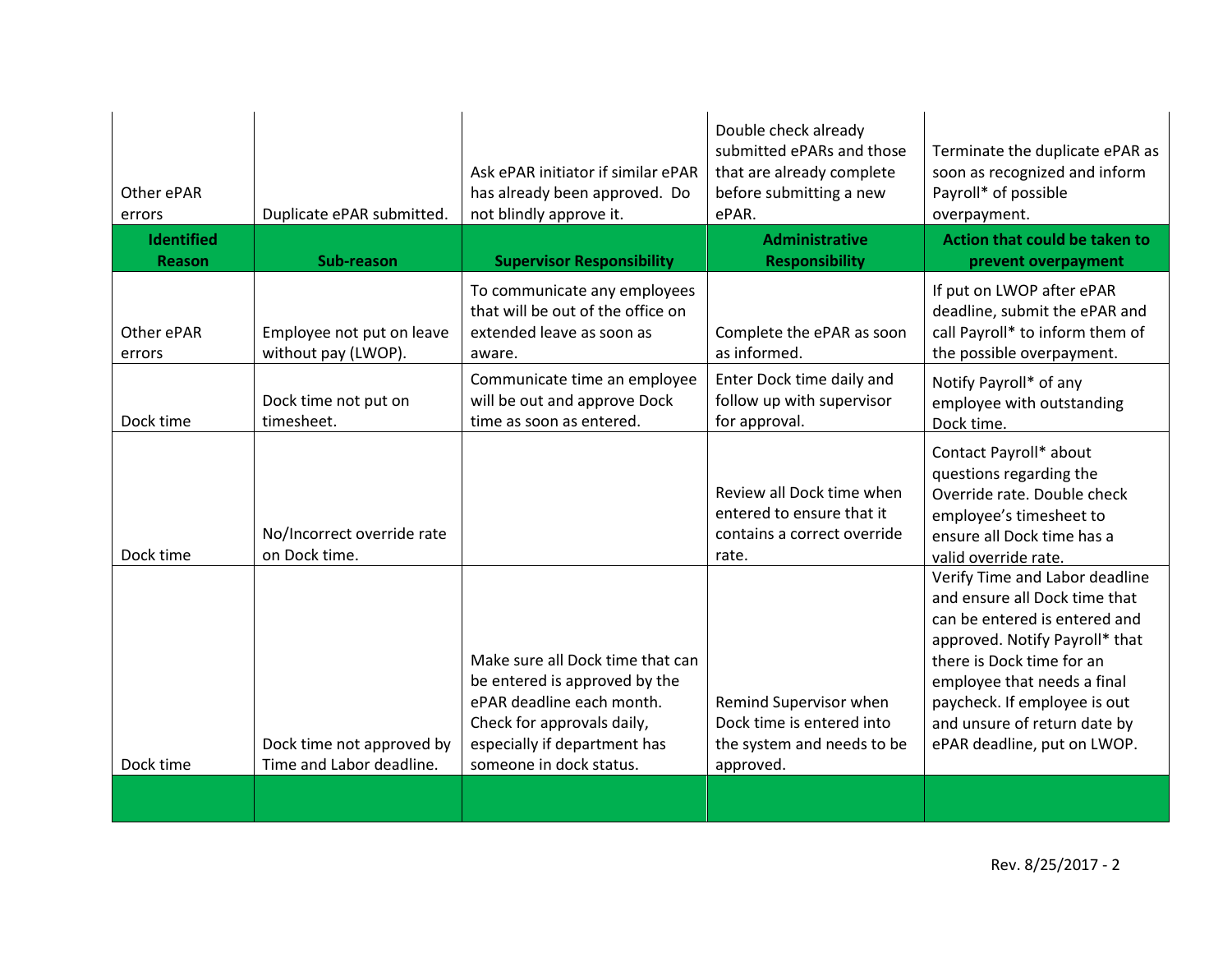| <b>Identified</b><br>Reason | Sub-reason                                                                                 | <b>Supervisor Responsibility</b>                                                                                                                                                                                                                                 | <b>Administrative</b><br><b>Responsibility</b>                                                                                                                                                                                                                                                              | Action that could be taken to<br>prevent overpayment                                                                                                                                                                                                            |
|-----------------------------|--------------------------------------------------------------------------------------------|------------------------------------------------------------------------------------------------------------------------------------------------------------------------------------------------------------------------------------------------------------------|-------------------------------------------------------------------------------------------------------------------------------------------------------------------------------------------------------------------------------------------------------------------------------------------------------------|-----------------------------------------------------------------------------------------------------------------------------------------------------------------------------------------------------------------------------------------------------------------|
| Comp time/Leave<br>Errors   | Employee allowed to use<br>comp time that does not<br>appear in time and labor<br>records. | Before approving comp time,<br>review timesheet to determine<br>if there are other comp time<br>requests entered and not yet<br>approved. Ideally, you would<br>not allow an employee to use<br>comp time and accrue comp<br>time in the same week.              | Review all employees' leave<br>time and make note of<br>unapproved requests that<br>may adjust the balance.<br>Notify supervisor of<br>discrepancies.                                                                                                                                                       | Approve comp time requests in<br>a timely manner. Review comp<br>errors reported on the<br>timesheet and correct them.<br>Other leave time may need to<br>be used.                                                                                              |
| Comp time/Leave             | Comp time paid when                                                                        | Before approving, verify that<br>time reporting code for comp<br>requests are correct. CT1 or CT5<br>should be used for time taken<br>off (CP1 or CP5 should only be<br>put on the timesheet by<br>timekeepers or managers - this<br>code is used to payout comp | Review employees<br>timesheets for correct comp<br>time reporting codes and<br>notify supervisor and<br>employee of corrections<br>made to timesheet. CT1 or<br>CT5 should be used for time<br>taken off (CP1 or CP5 should<br>be put only on the<br>timesheet by timekeepers<br>or managers - this code is | Review comp time, time<br>reporting codes, to make sure<br>they are being correctly used on<br>the timesheet. Notify Payroll* if<br>the incorrect time reporting<br>code is used and make the<br>correction as soon as noticed.<br>Notify supervisor to approve |
| Errors                      | should have been taken.                                                                    | time.)                                                                                                                                                                                                                                                           | used to payout comp time.                                                                                                                                                                                                                                                                                   | the correction.                                                                                                                                                                                                                                                 |